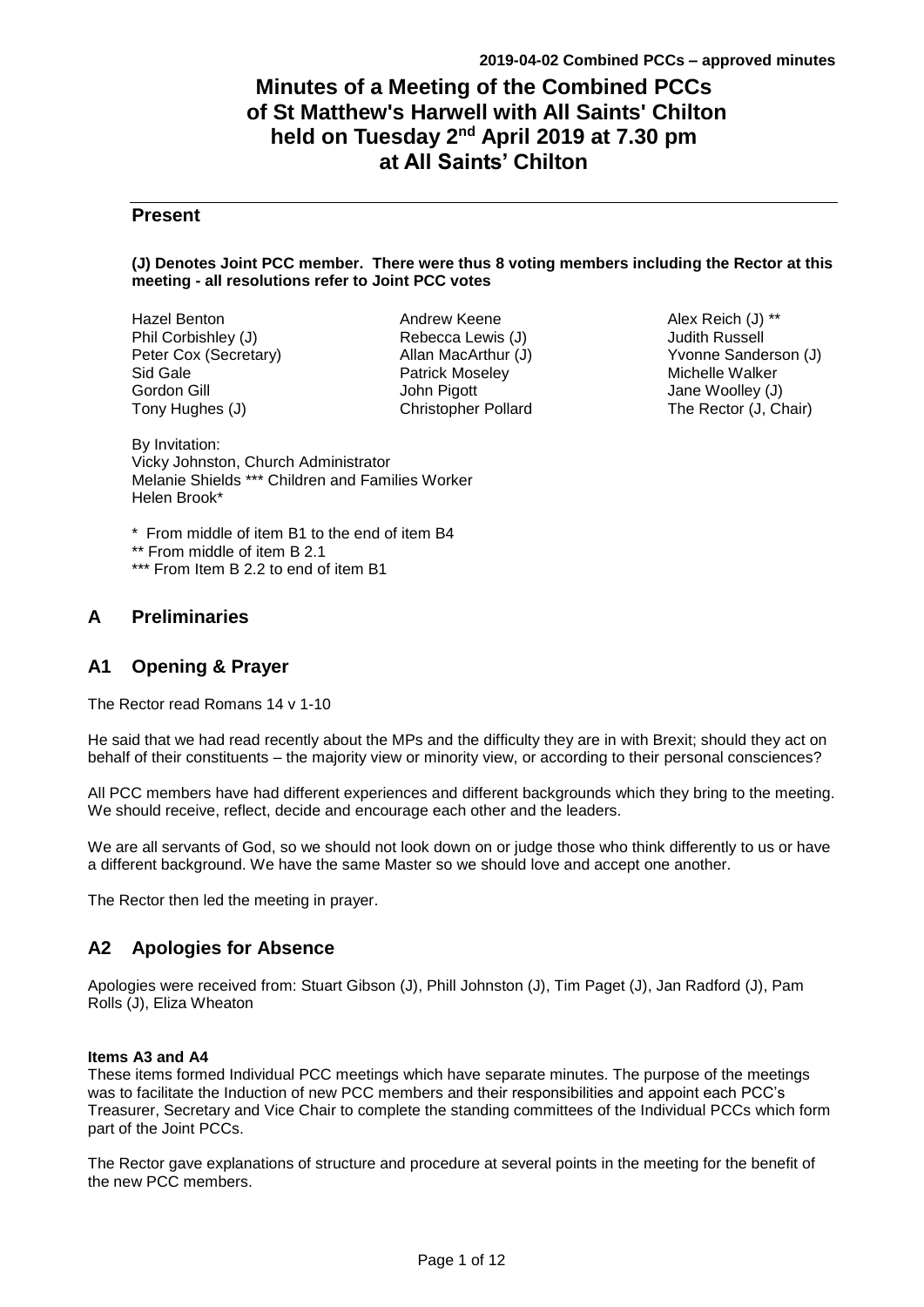## **A 5.1 Minutes of the January 2019 meeting**

Paper M is the Minutes Subject to Formal Approval.

There were the following corrections.

**Item C 5.1** "Gordon Gill, Deanery Synod representative," Changed to "…Diocesan (and Deanery) Synod.."

#### **Item C 5.3**

Second Bullet point LGBQTI+ changed to "LGBTI+" Third bullet point "LBQTI+" changed to "LGBTI+"

On approval the minutes were signed by the Rector.

# **A6 Actions / Matters arising**

Paper N refers, reproduced here:

## **Status of Actions and Matters Arising Not Covered Elsewhere as of 1st April 2019**

#### **FROM OCTOBER 2018 MEETING:**

**ITEM B 5 Worship Services**

**Action:** Combined PCC Secretary to add "Review of Worship Services" to October 2019 Agenda **Status:** In Hand

There were no further matters arising.

# **A7 Other Joint Issues**

The Rector said that there were no other joint issues not on the agenda.

# **B Mission Strands**

The Rector explained that the Combined PCC oversees staff and gives some leadership on items such as Mission Strands, which is run at a Benefice level, and Item C Facilitation and Partnership, which is how we carry out and support the Mission strands. Individual PCCs look after buildings, facilities and finances.

# **B 1 Children, Youth and Families**

**See after item B 2.1.2**

# **B 2 Evangelism and Discipleship of Adults**

#### **B 2.1 Home Groups**

Paper D Refers: Home Group Report for January to March 2019, covering Lent Central, the Tuesday Morning Group, topics being studied, group meeting days and times, attendance statistics and thanks to the leaders and members. There are currently 11 home groups with 75 regular attendees.

A show of hands indicted that half of those present attend a home group.

The Rector reported and answered questions:

The Rector said that there are a number of home groups spread across the week and times of day with different flavours. It is relatively unusual to have this number of groups and attendees in a rural area. This is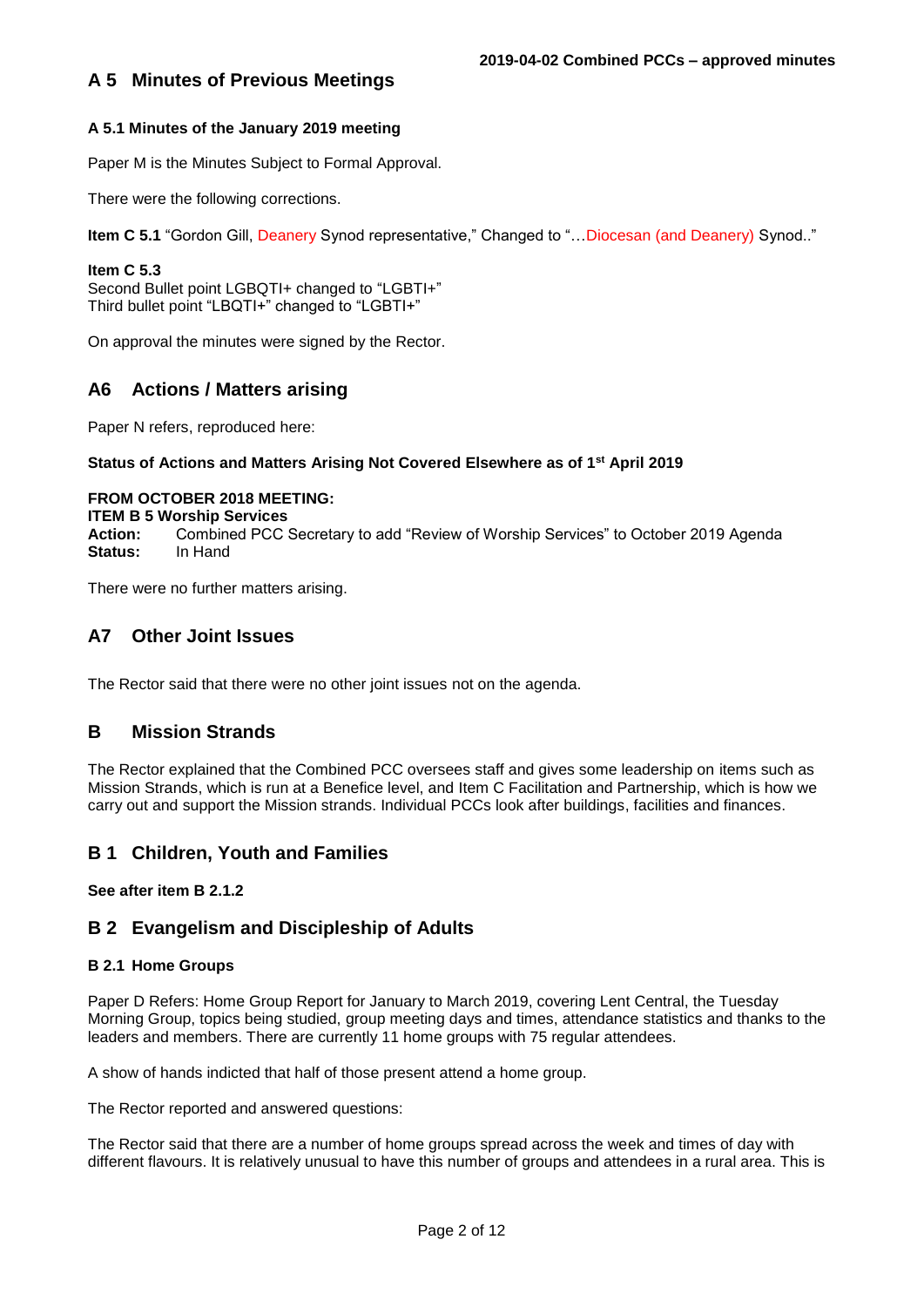#### **2019-04-02 Combined PCCs – approved minutes**

a very important aspect of Church life. The first church met in a home and there are many house churches and groups. We focus on the Sunday gatherings but should not neglect the home groups.

#### **Lent Central**

The Rector said that this is an experimental new meeting taking place for 6 weeks in St. Mathews during Lent on Thursday evenings. About 30 people attend, a quarter of whom are not in a home group.

It starts with refreshments, followed by songs, then a video, separate off into three groups for input and discussion, then reconvene to share thoughts and a song to finish. Four meetings have taken place and there are two remaining.

#### **Care for the Family**

This course is also running during Lent for parents of teens. About 6 people attend.

Two Home Groups paused for Lent in the light of Lent Central and the others carried on.

Feedback will be gathered afterwards to decide what to do next – possibly the same in Lent next year.

#### **B 2.2 Baptisms Weddings and Funerals**

Paper I refers: Description of meetings required for each of these types of service and statistics for Harwell and Chilton for 2017 and 2018.

The Rector said that this paper is from the annual report. He included it so that PCC members are aware of the information as it is an important part of church life. It creates the "crowd" part of the concentric circles diagram of the Church community - see minutes of Combined PCC meeting 1st September 2015 item B 0.2 and Paper F thereof.

The Rector and Children and Families workers have met recently to discuss how they may make more of the relationships formed with parents who bring their children for baptism services, e.g. a "Baptism Sunday" in May.

# **B 1 Children, Youth and Families**

## **B 1.1 Update and Plans**

Papers H refers –

- Update on Sunday Groups, including Pebbles, Kids Church and the new creche at Harwell.
- Updates on Youth Fellowship, Pebbles Family Service, Fledgelings, Holiday Club, Y Club, Reflective spaces.
- Reports on Specific services including Christingle and Education Sunday and other events
- Plans for Parenting Course and baptism follow up.
- Professional Development undertaken
- Thanks
- **Key dates**
- Actions.

Children and Families Worker Melanie Shields (and others as listed) answered questions:

- The actions at the end include plans, some of which they have made a start on, for example increasing contact with baptism families, to build on the contacts with families that we already have. There are a lot of families that we have contact with but not very deeply or for very long. The Saturday Dads' group will require time and planning; it could be one Saturday a month with their children.
- There was no reason given for the schools not attending Education Sunday. The meeting discussed possible reasons, such as the timing – just after half term holidays, and the availability of supervision.
- The Rector said that there were very positive comments about Y Club at Chilton School, and Holiday Club being hosted at Harwell School. Sarah Barrett and Pam Rolls regularly give assemblies and Reflective Spaces will take place at Harwell School.
- A PCC member attended a Fledgelings session recently.It is going very well. The Rector said that Fledgelings is going from strength to strength recently with more sessions, but this has resource implications.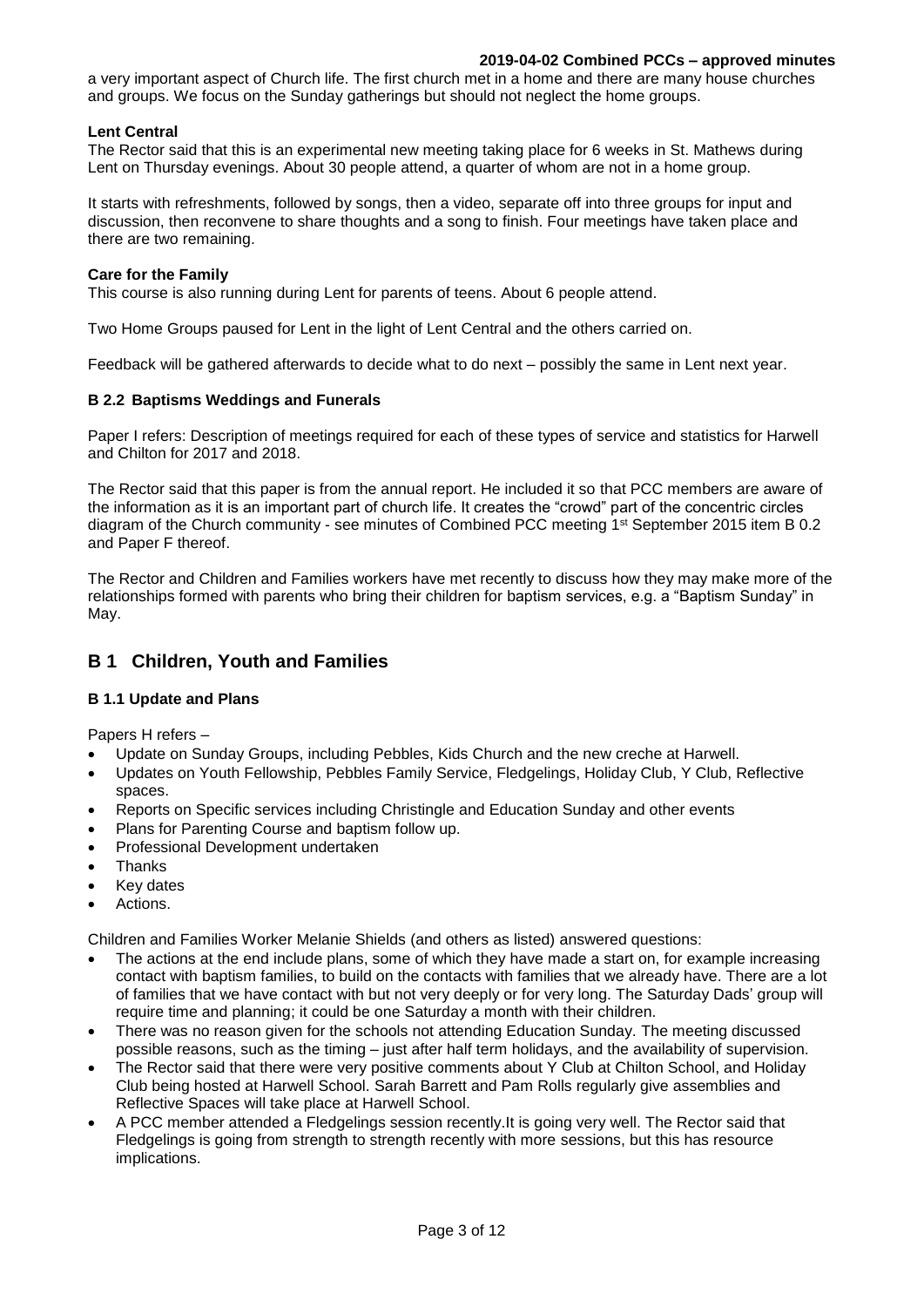#### **New Wednesday Afternoon Fledgelings Session**

The Rector said that this had been discussed at today's Staff Team meeting, reflecting on the experience so far. The number attending is increasing but there are overheads, for example room rent. Fledgelings is supported by the church General Fund and we are treating it as outreach. There is some income from donations which offsets the costs. We could ask for more donations or apply for grants. Fledgelings generally is going well with lots of attendees and there will be more young families in the parishes as more housing is built.

Melanie Shields said that there is one new family at one of the groups most weeks. 50 families attend the Harwell session, 35-40 attend the Chilton morning session and between 13 and 24 have attended the first 5 weeks of the new afternoon session. Some families attending the new session attended the morning session, others are returners whose children are at nursery.

A PCC member said that it was good that we are not charging but we should say that donations are welcomed.

A PCC member said that the new session means that the two Children and Families workers have less time to spend on other areas.

Melanie Shields said that both CFWs set up and tidy up and finish off each Wednesday, but only one runs each session with a volunteer helping. However, she was aware that when two CFWs are present there is time to listen to someone, which is not there if there is only one present.

The Rector said that leaders should recruit and deploy other leaders as Jesus did across all areas of Church life. The CFWs are each contracted to work 20 hours per week each and we should make sure that this time is used well. The purpose of the Combined PCC is to ensure that there is a strategy as Paul had one. We too should set out in a particular direction, though it may change.

#### **Other Activities**

- An Alpha course is being run by a volunteer during the daytime for mums.
- Two Mums' Socials have been run for Fledgelings families, especially for families that have just moved to the area and don't know anyone.
- The Rector said that Pebbles Family Service is growing and is well supported by a committed group. It is a Fresh Expressions service which runs alongside the Chilton Services once a month.

#### **Teenagers Work**

The Rector said that this includes Youth Fellowship, Pathfinders, the Parenting Teens course and the Youth weekend away. There is a need in the wider community as there will be a bulge in the number of teenagers in the coming years. Bishop Steven has encouraged us to think about how we will respond to this need. There was also caring connected with the recent death of a local teenager. We should think and pray how we should engage and respond, possibly with other churches. It is a big opportunity and challenge.

Melanie Shields said that it was important to build a good relationship with the children and community. Pam Rolls had contacts with the friends of the local teenager through Y Club and School assemblies. His family appreciated Pam's attendance and prayers at an event put on for his friends.

#### **B 2.3 Alpha and Christianity Explored**

The Rector reported that there have been two courses recently. The group attending one course that ran before Christmas has moved on to the Christianity Explored course, which they have nearly finished. The other group is the Daytime Alpha course mentioned in item B1.3.

There are no plans to run another course at the moment. A course may be run in the Summer or Autumn terms. He is always open to run a course if there is a demand from an interested group of people.

#### **B 2.4 Responding to Financial Need**

## **B 2.4.1 Christians Against Poverty (CAP) Money Courses**

Sid Gale reported that courses continue to be run, each usually consisting of three sessions. One is currently being run during the week.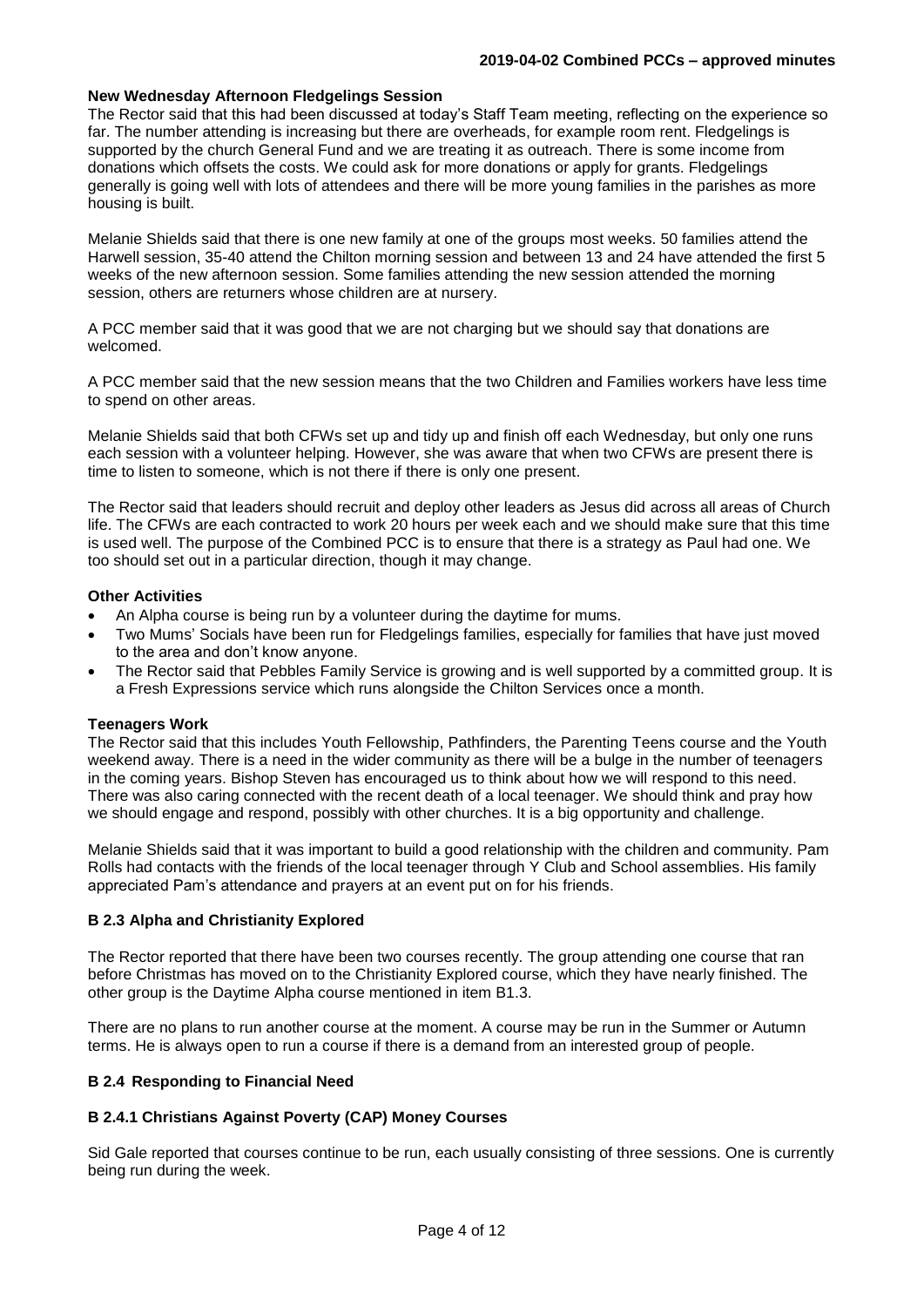### **B 2.4.2 CAP Centre**

The Rector is a trustee of this centre, which covers Didcot and Wallingford areas and is supported by both churches. He reported that there are a lot of clients. The centre manager Sue Bright spoke at the Sunday services a few weeks ago. The annual report is due out shortly and will be presented at the next meeting.

**ACTION: Combined PCC Secretary to add CAP Centre Annual Report to July Agenda**

### **B 2.4.3 Didcot Emergency Foodbank**

The Rector said that this is supported by both churches, with a particular focus at Harvest.

#### **Response to Emergency Appeals**

A PCC member asked if the Benefice should be prepared to respond to emergency disaster appeals such as the recent appeal for Mozambique. We have occasionally done so in the past, and individuals will respond in any case. Discussion ensued:

- There was an emergency giving fund in the past which stopped. It was part of the budget and supported a local charity and emergency appeals. There were problems selecting a local charity, but something similar could support emergency appeals.
- The Rector said that this could be done, or we could have one off appeals from the front at services. We would need to decide which approach to follow
- We could encourage people to give to the Disasters Emergency Committee (DEC) appeals.
- We could contribute from PCC resources  $-$  e.g. fund matching.
- We could set up a fund of £500 or a larger amount and decide when a need arises.
- Tearfund, which we support, is already on the DEC list so we could increase our giving to them and trust them to respond.
- It tends to be DEC and distributed through charities working in the area.
- All of the charities listed on the DEC website will work on a particular appeal but will work at the time appropriate to the work that they do.
- There was discussion of what Chilton PCC could do in its current financial position.

The Rector summed up by saying that it is an interesting and timely idea. Helen Brook, the World Mission Group Leader has also considered it. We have directed or restricted giving to the Children and Families work and other areas. We could have a similar arrangement for World Mission or parts of it. Considerations are: how it is done, how often, and whether it will distract from regular giving which is not as exciting as disaster appeals.

#### **ACTION: World Mission Group to consider giving to disaster appeals and restricted giving to World Mission**

# **B 4 World Mission**

#### **B 4.1 Update and Plans**

Helen Brook gave a presentation on the situation at present and a possible new area of support.

#### **Current Mission Support**

The Benefice currently prays for and financially supports five organisations. It was decided 18 months ago that each organisation would be connected with one of the Anglican Church's Five Marks of Mission.

We also support some missionary partners: David and Heather Sharland working for the Church Missionary Society, John Abu Bakker in India (supported by Chilton) and Christine Perkins working for Pioneers-UK.

Christine has finished full time work for Pioneers-UK and now works in a voluntary capacity, so we do not provide as much financial support, but cover some of her expenses.

#### **Proposal**

As the financial support for Christine Perkins has reduced substantially, we can consider supporting a new missionary partner. There are also funds available from Harwell legacies. Considerations are:

- Someone we can support by prayer and financially
- Someone we can build a relationship with
- The relationship should be two way.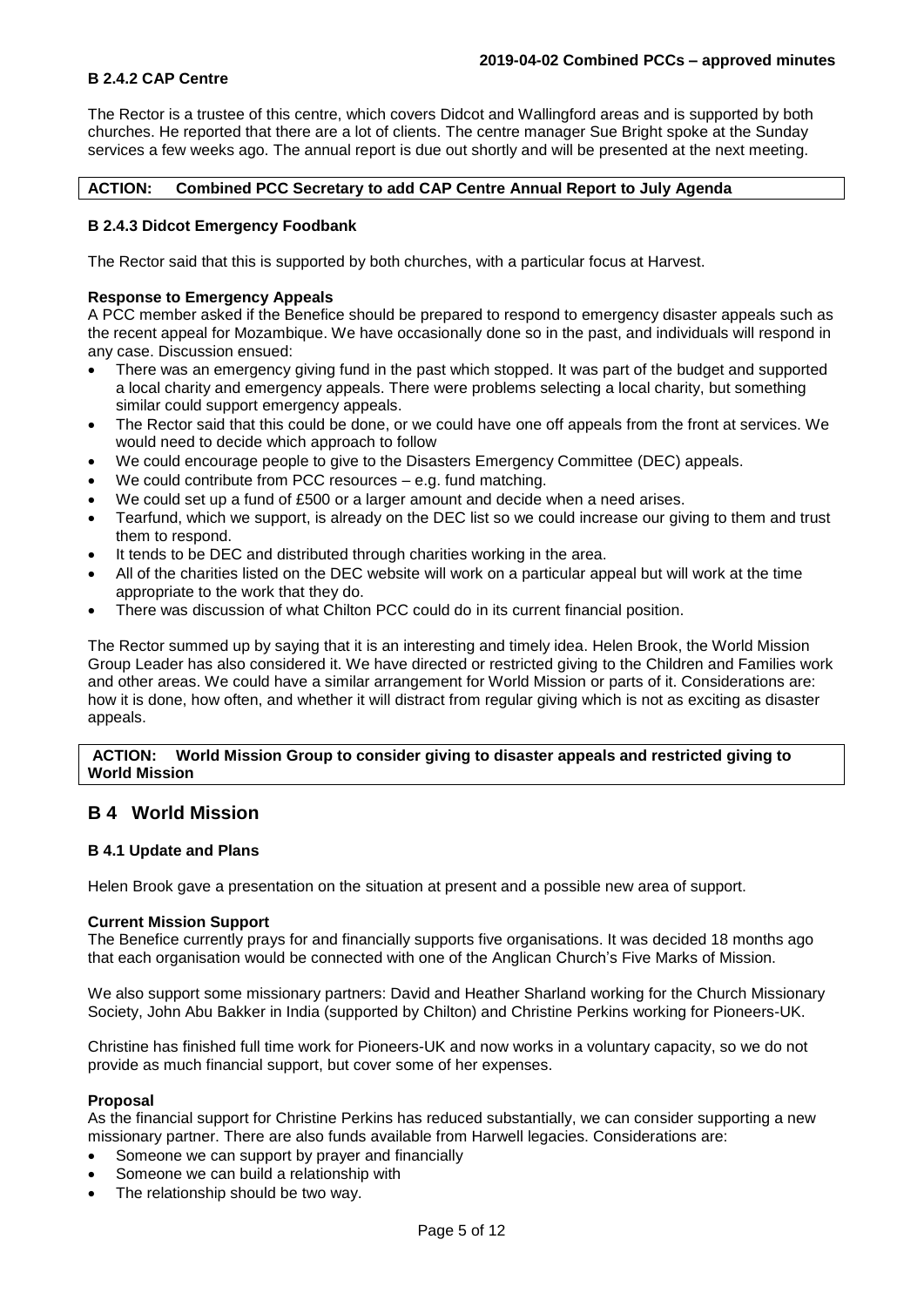Use some of the recent Harwell legacies for the work.

After also considering options to support missionaries in Uganda and though Latin Link in Latin America, the world mission group have suggested supporting Endri and Dyshi Tabaku who lead 'Light of the World' church in Shkoze, a suburb of Tirana in Albania. Endri and Dyshi have been supported by BMS World Mission in the past (not currently) and are known to Helen and Tim Brook, who worked with them in Albania.

## **Background**

Helen Brook gave a presentation on Albania's history during the 20<sup>th</sup> and 21<sup>st</sup> Century, moving from Christianity to Islam to an Atheist Communist State and finally opening up to Christianity and other faiths in the 1990s.

Currently Albania is 70% Muslim, 30% Christian - of which half are Orthodox and half Catholic. There are very few evangelical Christians.

There is a lot of poverty, it is one of the poorest areas, with water, electricity and transport difficulties.

Helen and her husband Tim were missionaries in Albania, based in a suburb of Tirana called Shkoze, which has new housing and a lot of poverty and imbalance in wealth. There is a Romany community.

Helen and Tim were associated with the Light of the World Church. This was looked after by an English pastor. They ran community projects aimed at "opening the doors" of the church and letting people see that Christians are approachable.

## **Opportunity**

An Albanian Pastor called Endri Tabacu and his wife Dyshi also worked with the English pastor. They have since trained in ministry and taken over from him. It is a growing church but the space they have to use is too small. There is lots of work but not much money.

Endri and Dyshi have been helping the church grow and flourish, they work with children and teens, and do health and medical outreach. There is a men's group that visits pubs, and a project to establish a Romany Church in the Romany community. Endri and Dyshi have a real heart for the area.

Helen and the World Mission Group have considered the Tabacus as missionary partners to support and providing space for the Church as a project to support. The group prayed and discussed this and feel that they are the right people and project to support and hence are bringing this as a proposal to the Combined PCC.

The Rector explained for the benefit of new members that the World Mission Group considers allocation of regular giving between Missionary organisations and partners and the PCCs of each church decide how much to give. The World Mission Group decides on the allocation and the PCCs then approve this.

For this proposal Harwell PCC has put aside an amount from a recent substantial legacy (the "Talbot Legacy") and 10% from other legacies to go to a World Mission fund project. Chilton PCC will decide how they can support it, either financially and prayer or just prayer.

Helen and Jonathan answered questions from CPCC members:

**In some Moslem majority countries Christians are persecuted, is this the case in Albania?**  Helen Brook said that Christians are not persecuted now that there is freedom of religion and speech. The population find protestants unusual as the Protestant faith is a recent arrival. It is opening up.

**Harwell is setting aside 10% of Unrestricted Legacies to World Mission so would this money from the Talbot Legacy be going to World Mission anyway? Are we adding this project to the list?** Helen Brook said that Christine Perkin's retirement has freed up some funds, some of which can be allocated to this couple.

The Rector said that the 10% allocated from the legacies has been held awaiting a project such as this one. There are two types of income: Unrestricted giving, of which 10% goes to the five missionary organisations and the mission partners. Then there is 10% of the Talbot legacy which has been put aside together with 10% of a subsequent legacy.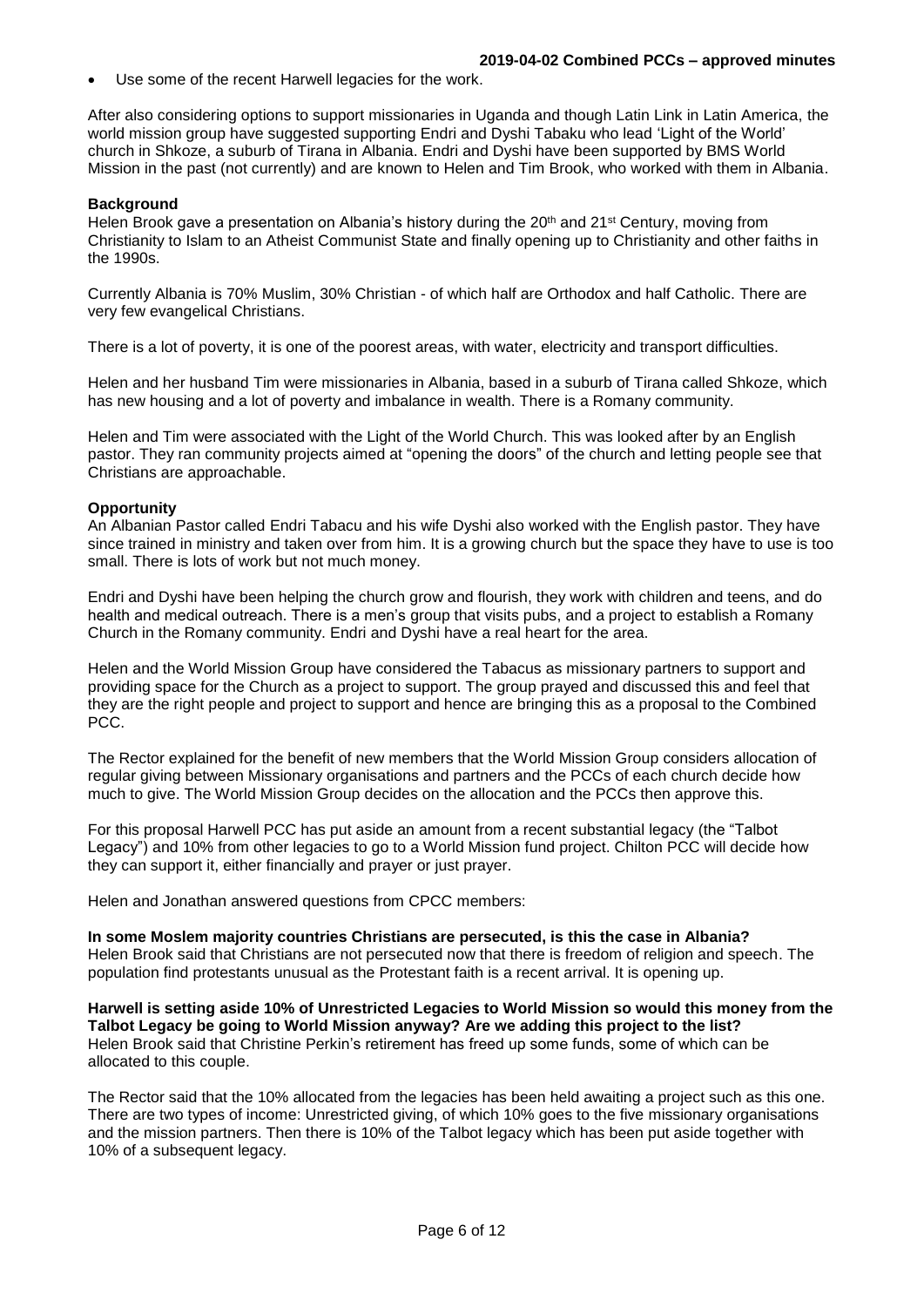#### **2019-04-02 Combined PCCs – approved minutes**

A PCC member said that the 10% from Legacies allocated to world mission is a fixed amount suitable to fund a project over one or more years, whereas the funding that was for Christine Perkins is out of the 10% of unrestricted giving and could be indefinite. The Rector said that Helen and he had discussed spending the Legacy funds on a substantial project related to the partners we are supporting so funding extra space for the church in Schloss could be a suitable project.

## **The first step is to decide if the Benefice is to fund mission in Albania.**

Helen Brook said that the World Mission group discussed this and is in favour, the timing is serendipitous and she knows that the people involved are good people. There is the opportunity for people from the Benefice to form a relationship too and visit. Other missions are much further away and more difficult to visit. Another World Mission Group member said that they felt that God is in this.

**The World Mission Group has only brought one proposal to the CPCC, what about the what about the work in Uganda which Yvonne Sanderson has connections with?** Helen Brook and other WMG members said that they had considered supporting this work, but the Albania work seemed a better choice.

**Did the WMG group also consider funding missions that they did not have contact with already?**  Helen Brook said that there are very many possible projects and missions we could support, but they really

wanted a relationship with the mission partners. The Albania option fits quite well.

#### **Will the couple visit us as the Sharlands and Christine Perkins do?**

Helen Brook said that she hopes so.

#### **Other comments included:**

- Some PCC members were happy to go ahead with the proposal as stated so far.
- The presentation is good but a paper might also help that explains all of the reasoning.
- A WMG member said that there are only 3 members in the group and more would be welcome to join.

The Rector said that he sensed that the Combined PCC was happy for this proposal to go forward. **There was general agreement to this.**

The Rector thanked the WMG members for their work so far on this proposal. He asked that they bring something in more detail to the July CPCC meeting.

#### **ACTION: World Mission Group to submit a paper on the proposal to support the Mission in Schloss to the July Combined PCC meeting.**

#### **2019 Mission Funds Allocation**

The Rector asked if the World Mission Group had completed the proposal for the breakdown of funds allocation. Helen Brook replied that they had completed a provisional breakdown, but it was on hold pending approval of the Albania proposal. She agreed to bring this to the July meeting.

#### **ACTION: World Mission Group to bring proposed allocation of annual funds to the July Combined PCC meeting.**

## **B 2.5 Social and Community Including Walking Group, Harvest and Christmas activities**

The Social Committee has had its first meeting and composed a provisional program of activities. The activities are to encourage and engage those involved or interested in church life, i.e. the "Congregation" and Crowd".

# **B 3 Pastoral Care**

Paper C refers: Report on Volunteers, Leaders, Easter Home Communions, Funerals follow up visits, Generation Gold Services, and pastoral care for the funeral of a Chilton teenager (see item B 1.1 Teenagers work paragraph).

The Rector said that the above-mentioned funerals and the support and care around them were exceptional events. A lot of regular faithful work is undertaken. The quarterly Generation Gold services are an encouragement – it is good to see the numbers attending increase.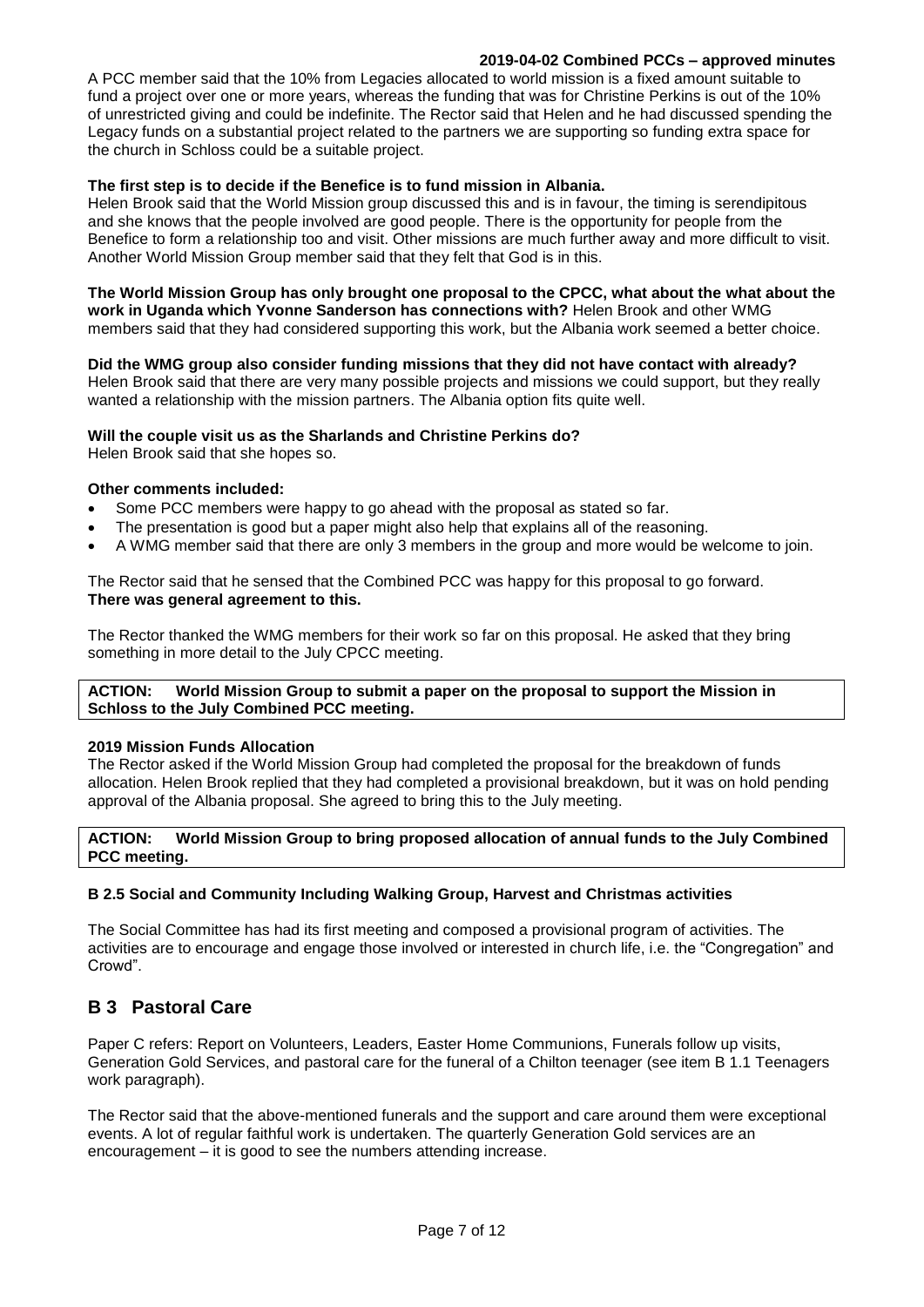# **B 4 World Mission**

# **B 4.1 Update and Plans**

See earlier.

# **B 5 Worship Services**

## **B 5.1 Figures for 2018 including Fresh Expressions**

Paper H refers: Service Attendance 2018 for each service, with 2017 figures for comparison.

The Rector said that the paper is for information. This is an important part of what we do. He highlighted these points:

- There is a dip in the average attendance at the Chilton 9:30am Sunday service but the Pebbles Family Service more than compensates for the drop.
- The heavy snowfall on the day of the 2017 Chilton Carol service accounts for the doubling of attendance in 2018.

# **C 1 Communications and Operations**

## **C 1.1 Update and Plans**

Paper F refers: Luke readings series: card and associated Facebook updates. New Giving Leaflet produced, Broadsheets, Easter Cards, Ongoing Church Administration, Events Planning Document and Church Administrator Conference.

The Rector said that a lot is mentioned in passing but are very significant roles and tasks.

In answer to a question Vicky Johnston confirmed that she also organised the Ladies Social for Harwell and Chilton and appreciated those that attend, though this may fall outside Communications and Operations.

Vicky has obtained the Easter cards at a reduced cost of £89 (previously £350). The number of cards has increased from 2000 to 2200.

She has also drafted an on line survey on the Broadsheet to be publicised next month.

## **C 1.2 General Data Protection Regulation**

The Rector said that complying is quite a challenge. A lot of other organisations are also working on it. We are currently semi-compliant; it is a work in progress. We are required to obtain permission to hold people's data and communicate with them. Data can be held on a legitimate interest basis, which is a justification used by many other churches – if you decide to be part of a group it can be assumed that the group will communicate with you about the matters pertaining to the group.

## **Electoral Roll Renewal GDPR Update**

A PCC member asked if the electoral roll forms had included the GDPR consent questions. The Rector said that they had been included and most people had completed them. Carol Pigott, the Chilton Electoral Roll Officer has recorded the consents for Chilton. There was a much smaller return in Harwell parish and some chasing up is required. We still have consents from emails previously circulated but there is some clearing up required.

## **Fall in Harwell Parish Electoral Roll**

It was stated that there had been a large fall in the electoral roll for Harwell. The Rector explained that the 6 yearly complete renewal of the electoral roll in all parishes in the Deanery was carried out this year. The Chilton electoral roll had fallen from 81 to 74 and the Electoral Roll renewal in Harwell had fallen from 111 to 44.

There was some discussion for the reasons for this. It was suggested that this should be discussed at the Harwell Individual PCC meeting and the Harwell PCC Secretary said that it is already on the agenda as a result of the discussion at the Harwell APCM.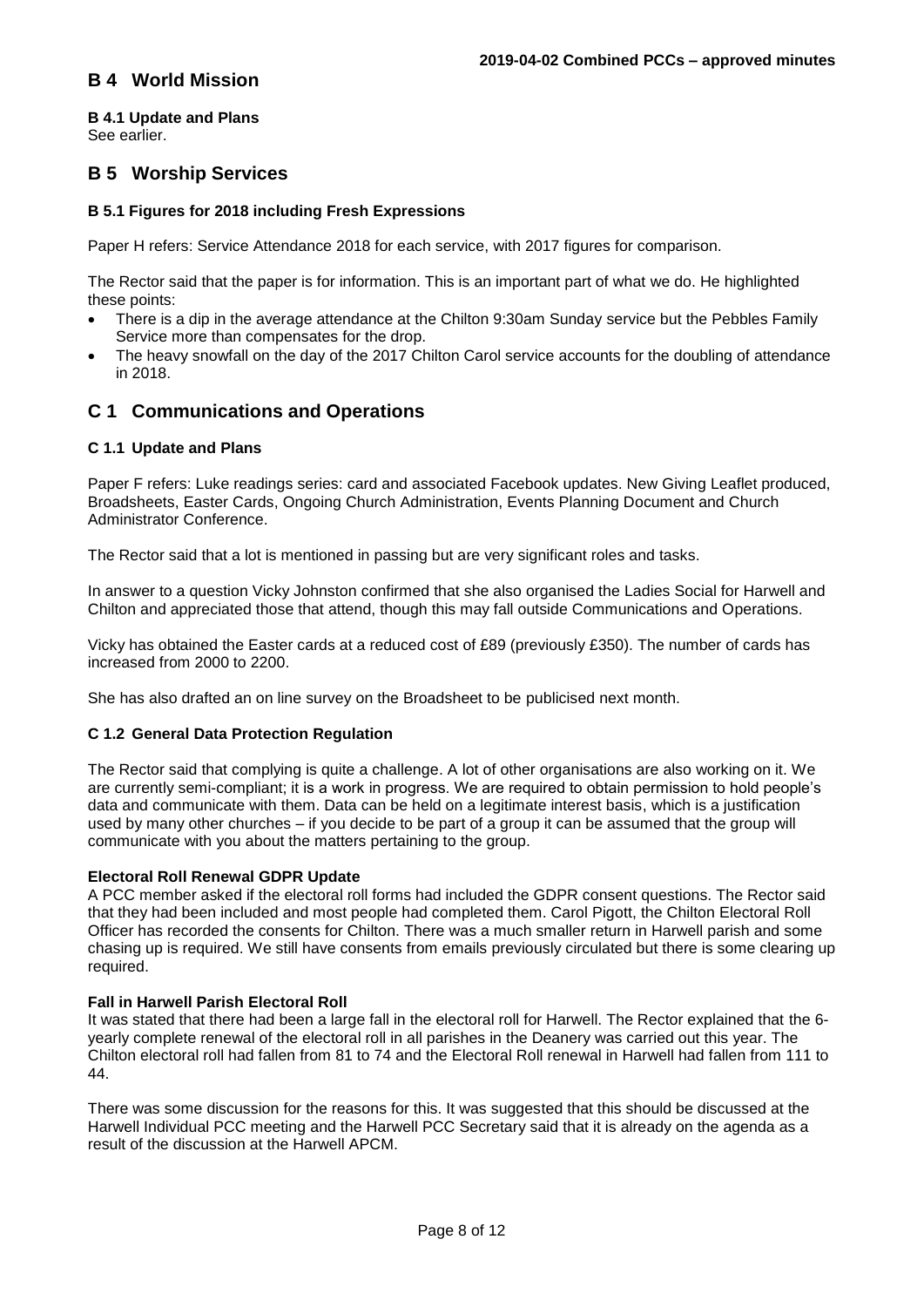#### **2019-04-02 Combined PCCs – approved minutes**

The Rector said that this has an impact at PCC level because the number of PCC members is now smaller; Harwell did have vacancies but has hardly any now though there are no more members. It also has an impact at Benefice level because the numbers on the electoral roll directly affects the parish share and the number of representatives on the Deanery Synod. The parish share is currently split 2/3 Harwell to 1/3 Chilton. The ratio of Electoral Roll sizes differ from this now, though this 2/3:1/3 ratio will still be used for this and in other financial calculations.

It was suggested that if all of the electoral rolls in the Deanery are likely to have fallen too, this effect on the parish share will not be marked, and that the numbers on electoral rolls may increase as time goes on.

### **C 1.3 Annual Re Adoption of Data Protection Policy**

In fact, this will be the first adoption of the data protection policy. The Rector said that the model policy for adoption by churches is very recently issued, and we need adapt it for the Benefice (and fill in the blanks as appropriate) before it can be adopted by the CPCC. This is closely related to GDPR and we should consider this again at the July meeting.

#### **ACTION: Rector and Data Protection Officer to adapt policy. Combined PCC Secretary to circulate policy and add to July CPCC meeting agenda.**

# **C 2 Stewardship and Finances**

The Rector reported on behalf of Stuart Gibson that the Stewardship Group has not met so there was nothing to report. They are due to meet again soon.

The Rector added that there will be a focus on giving at this Sunday's services as it is the first weekend of the new tax year and there being a focus on Zacchaeus the Taxman

#### **Gift Aid**

There was some discussion about the provision of Gift Aid and Gift Aid envelopes, which a number of parishioners prefer to use, though they are primarily intended for visitors. Harwell regularly provides 50. Gift Aid can be claimed on anonymous gifts under £20 and is claimed on all plate collections.

# **C 3 Safeguarding**

## **C 3.1 Update and Plans**

Paper G refers: Safeguarding Report, submitted by Mel Gibson and reproduced here:

Judith Gold and I continue to DBS check Chilton and Harwell people whose DBS Checks have expired.

There are also new people being checked who have volunteered to help with Fledglings in Harwell and there is a new Fledglings Group now meeting in Chilton on a Wednesday.

Holiday Club is running again this year at the end of July at Harwell School and all volunteers who have not been DBS checked will need checking before the Holiday Club starts or they will not be able to take part.

**Post Meeting Note:** Holiday Club 2019 will be held at Chilton School due to roofing work at Harwell School during the summer.

The Harwell and Chilton Safeguarding and Social Media Policies are due for annual re adoption at the first Combined PCC Meeting after the AGM and there are no changes that need adopting for the coming year.

The Diocese is arranging a number of Training Days throughout the year on Safeguarding and there is one on the 17th July which Judith and I will be attending at Church House.

Mel Gibson Harwell and Chilton Safeguarding Officer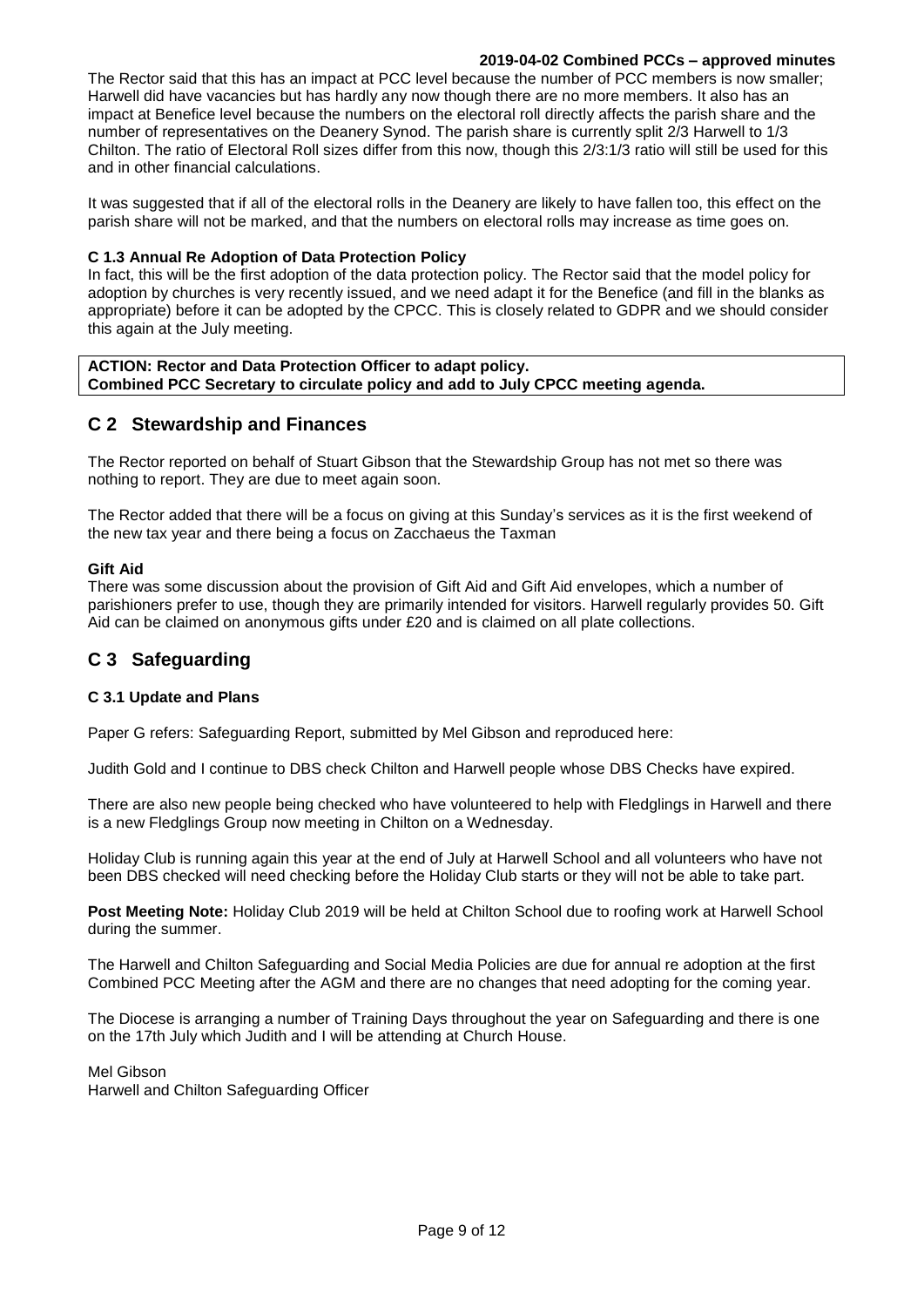#### **2019-04-02 Combined PCCs – approved minutes C3.2 Annual Re-Adoption of Safeguarding and Social Media Policies**

These papers refer: Paper J: Parish Safeguarding Policy June 2019 Paper K: Model Policy on Social Media revised May 2016

A PCC member said that in the Social Media Policy, under "Privacy" heading, second paragraph, last sentence ending in "..as set out in Para 5" needs changing. A PCC member asked that the Safeguarding Officer could confirm that this was the latest version of the Social Media Policy

## **ACTION: Safeguarding Officer to check wording and confirm version of Social Media Policy**

| <b>Resolution</b> | That the Joint PCC adopts the Safeguarding Policy contained in Paper J |                 |   |                              |                                                    |  |  |  |
|-------------------|------------------------------------------------------------------------|-----------------|---|------------------------------|----------------------------------------------------|--|--|--|
| <b>Proposed</b>   | Rector<br>(Chair)                                                      | <b>Seconded</b> | ۰ | <b>Passed by</b><br>the JPCC | Unanimously<br>(7 JPCC<br>members were<br>present) |  |  |  |

| <b>Resolution</b> | That the Joint PCC adopts the Social Media Policy contained in Paper K<br>subject to the check on paragraph numbers |                 |  |                       |                                                     |  |  |
|-------------------|---------------------------------------------------------------------------------------------------------------------|-----------------|--|-----------------------|-----------------------------------------------------|--|--|
| <b>Proposed</b>   | Rector<br>(Chair)                                                                                                   | <b>Seconded</b> |  | Passed by<br>the JPCC | Unanimously<br>(7 JPCC)<br>members were<br>present) |  |  |

**ACTION: Rector to sign policy, arrange for all Church Wardens to sign policy and return policy to Diocesan Safeguarding Advisor**

.

# **C 4 Staffing and Leadership**

## **C 4.1 Update and Plans**

The Rector reported that Eliza Wheaton had preached at an 8am service recently, it had gone very well, and she had been invited to preach again.

## **C 4.2 Permission to Assist at Communion**

The Rector reported that there are a few follow-up enquiries to complete before bringing the revised list to the CPCC for approval at the July Meeting.

## **C 4.3 Employment Committee Report**

The Rector reported on behalf of Jean Barton that the Employment Committee had not met and there was nothing to report from Employment Committee.

# **C 4.4 PCC and SLT Away Day**

The Rector said that we had not had an Away Day for a couple of years, and suggested that there should be another one. There have been a couple of significant Away Days in the past, including one where the CPCC decided on the proposal for a Children and Families Worker. We need to decide what subject the meeting should focus on such as strategy, should it be devotional or led, and what venue and time of year.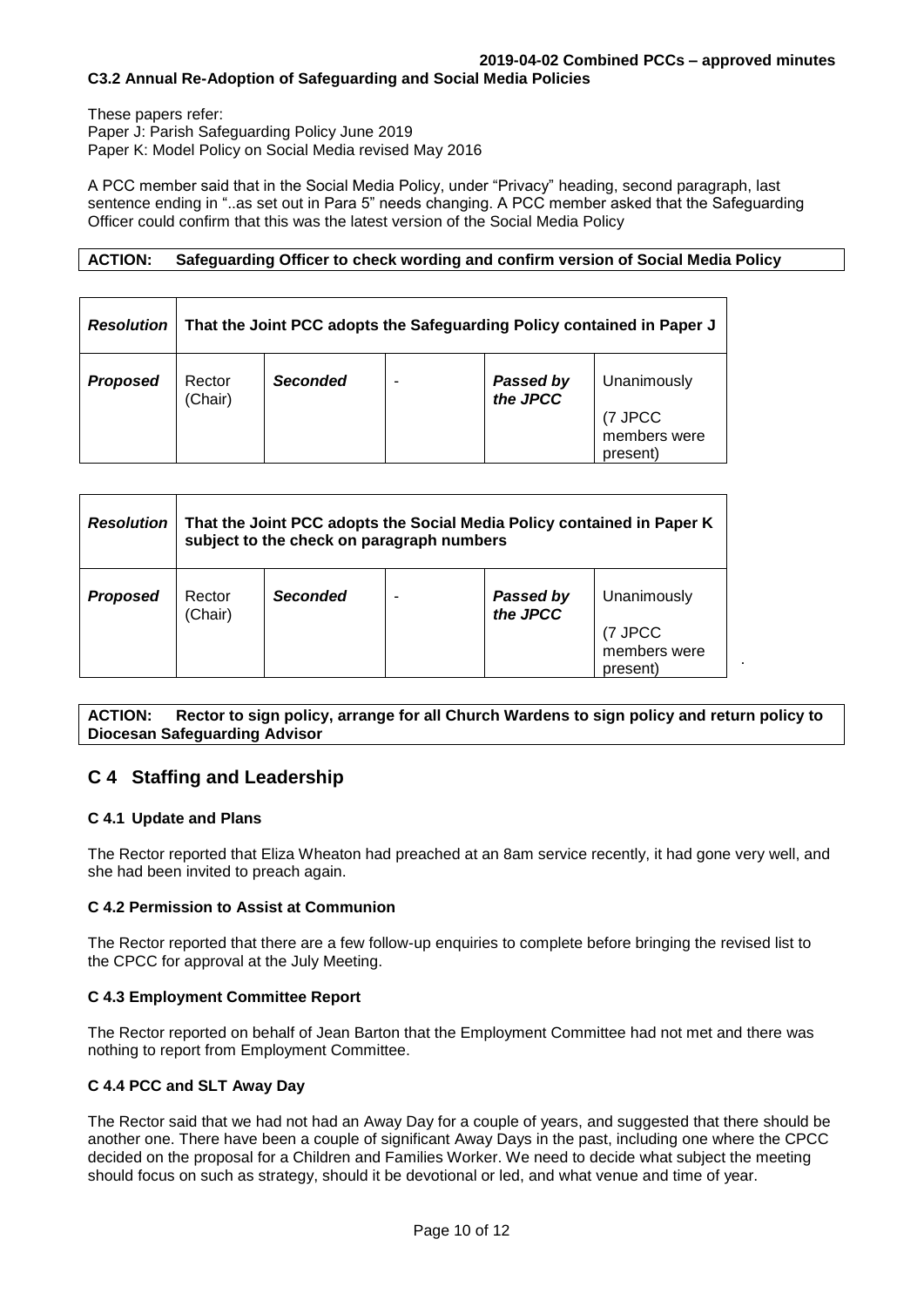Discussion ensued including:

- Venue and time of year, all or part of a day
- These have been helpful in the past
- These enable PCC members to get to know each other and their particular strengths.

#### **No Objections**

The Rector asked that any thoughts or suggestions are sent to him.

# **C 5 Wider Church**

#### **C 5.1 Deanery and Diocesan Synod**

Sid Gale reported that at the Deanery Synod they had looked at the Deanery Mission Action Plan to be formed from the Parishes' priorities.

Gordon Gill said that the resulting Deanery Mission Action Plan will represent all churches in the Deanery. All churches in the Deanery had been contacted and the three priorities are:

- 1) Development of ministry to children, young people and families
- 2) Developing out outreach to new and settled communities
- 3) Development of appropriate patterns of worship

A fourth priority has been added, in respect of Didcot Garden Town to look at the Church of England's response to the growing garden town, its future presence and structure. The Designated Garden Town spreads across 10 ecclesiastical boundaries and into two deaneries with the potential to creep into a third deanery. To support this aim a priest has been recruited and appointed as Bishops Adviser, the Revd Dr Andy Lord. Andy is currently Rector of four parishes in Nottinghamshire. Andy will fill the vacancy at Didcot All Saints as priest-in-charge until such time the structure of the church and clergy posts are confirmed.

There was a workshop at the last Deanery Synod with representatives from each parish looking at key actions and a meeting in the next couple of weeks.

#### **C 5.2 Common Vision Conference**

Paper L refers: Description of Conference to be held 8-10 May for Deanery representatives.

Gordon Gill said that this is the final strand of the series of Common Vision consultations across the Diocese. Seven areas of strategic importance have been identified, three of which align with the priorities in the Wallingford Deanery. The Common Vision Conference is specifically focused on drawing lay representatives from across every Deanery across the Diocese.

A major financial part in supporting the delivery of Common Vision is that the Bishop is releasing £7.5m as a Development fund to be spent on church projects aligned with the Common Vision plan. Sid Gale and Gordon Gill are working across the Deanery to see how the churches and projects can be coordinated to deliver. They can involve significant sums of money. Examples are:

- 1) A five-year strategy for particular cities in the UK for training especially adverse areas.
- 2) A five-year plan for 50 Fresh Expressions church hubs and 7 churches.
- 3) Reaching Schools better and re-imagining the church school relationship.

It is an investment in the Diocese to make a more Christ like Church: Contemplative, Compassionate and Courageous. Funds are being released for projects to help these be achieved and are being returned to the Deaneries rather than being retained. It is an enormous opportunity for churches that want to work with each other on projects, such as our churches and the response to the growing Didcot Garden Town. Funds are available in a two tier structure, Tier One up to £2,500 and Tier Two for significant funds where employing a mission worker is part of the project.

It was suggested that this could be discussed at the away day so we have a strategic approach. The Rector said that in order to access funding we need to align our local plans with the strategic priorities of the Diocese.